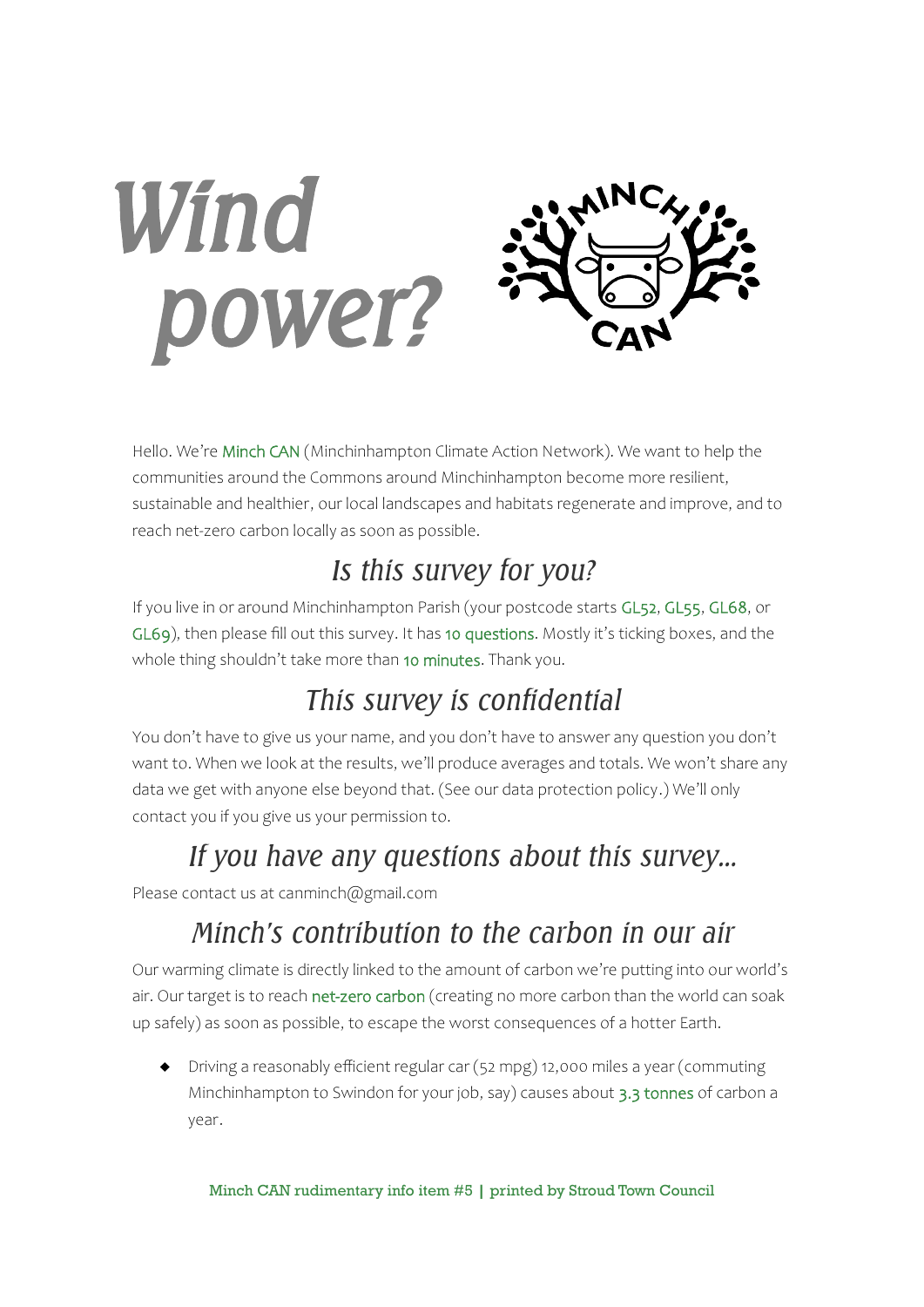- A ready-meal reliant meat-eater who isn't fussy about where in the world their food comes from or about not leaving left-overs probably causes about 2.8 tonnes of carbon a year.
- A single return flight to Italy to go to a match, on a stag do, a school trip is 1 tonne of carbon.

There are lots of easy calculators you can use to measure your own carbon footprint, we used Carbon Independent, ask us about others.

In Minchinhampton parish, the average household uses around 21.1 tonnes of carbon a year. 7.18 tonnes in goods and services, 5.49 tonnes in household energy, 4.12 in food, 4.07 in travel, and 0.24 in waste. (Numbers from the IMPACT community carbon calculator.)

The question is how to cut all that carbon. There's only so much we can do to control our own lives – the food we eat, the ways we travel, the electronic-plastic gadgets we buy...), at some point we have to think bigger.

When we had our founding public meeting in March 2020 we asked for ideas for what to focus on. Joint second on the list suggested was green energy generation, and particularly wind power.

### *About wind turbines*

People object to wind turbines because of how big they look, but it wasn't that long ago that the Kearsey windmill turned on Windmill Road in Minchinhampton. We have history with wind power around here. If you saw it from Minchinhampton High Street, a 100m turbine in the far east of the parish would look smaller than a 2p piece held at arm's length.

A big benefit of turbines is that they take up so little ground space: they can generate an enormous amount of clean energy on a very small area of land. The solar farms we see need much more space, and don't generate on winter evenings, when demand is highest.

Wind turbine power grows with the cube of the wind-speed: three times windier; twentyseven times better. The power grows with the square of the blade length, too: three times longer; nine times better.

Wind turbines are problematic to construct because of planning and ecological issues, and the difficulties in getting such large blades on-site.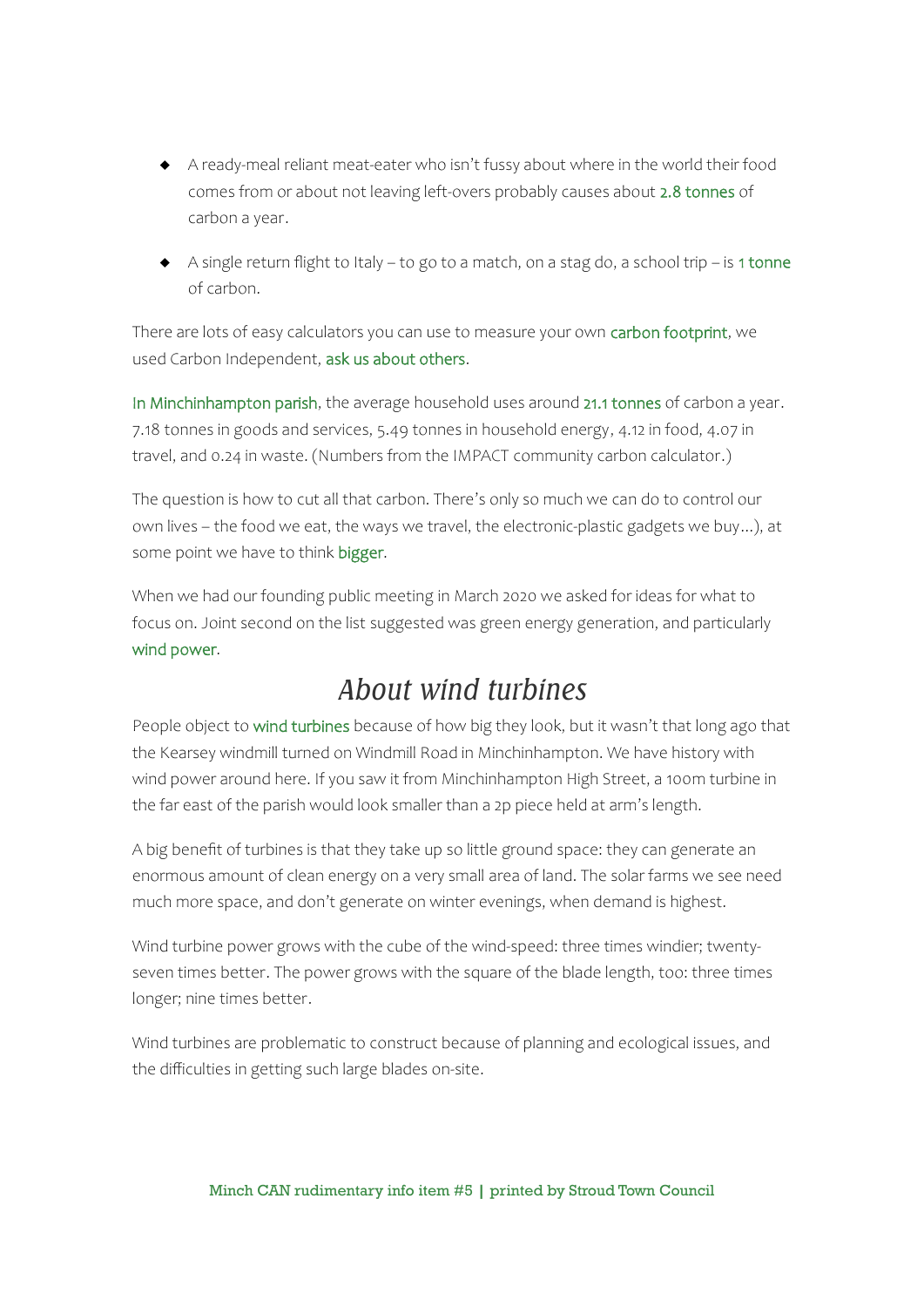### *Why this survey?*

The most known wind turbine locally is probably Lynch Knoll, west of Nailsworth on the Nympsfield Road. This is 62m high. Lynch Knoll is about 3.5 miles from Minchinhampton, 2.1 from St Chloe, 2.6 from Box.

A single 100m turbine could generate 2.5MW of electricity. Not quite enough for Amberley; more than enough for Burleigh.

In Stroud District there are potentially 18 areas (ChalCAN survey) where average wind speeds and isolation from houses, roads, protected habitats and other concerns point to potentially good conditions for a 100m wind turbine. The eastern part of our parish is one of those.

We want to know how you feel about our having wind turbines of this size around there.

/1/ Are big carbon-saving projects needed to meet a net-zero carbon target?

 $\Box$  Crucial.  $\Box$  Important.  $\Box$  Don't know.  $\Box$  They contribute.  $\Box$  No.

/2/ Is it right to make green energy a top priority for large projects?

| $\Box$ It's number 1. $\Box$ It's one of a few outstanding priorities. $\Box$ Don't know. $\Box$ |
|--------------------------------------------------------------------------------------------------|
| Some other priorities are more effective. $\Box$ It's low on my list. $\Box$ I didn't agree      |
| large projects are necessary.                                                                    |

/3/ We have good conditions around here for wind turbines. Is it fair and appropriate for our parish to host them?

|    | $\Box$ Very much so. $\Box$ On balance. $\Box$ Don't know. $\Box$ Other sites are better. $\Box$ |
|----|--------------------------------------------------------------------------------------------------|
| No |                                                                                                  |

/4/ If you think other energy-generating projects (eg mini-nuclear, solar farms, Severn river tidal) would be more appropriate locally, can you say which and why?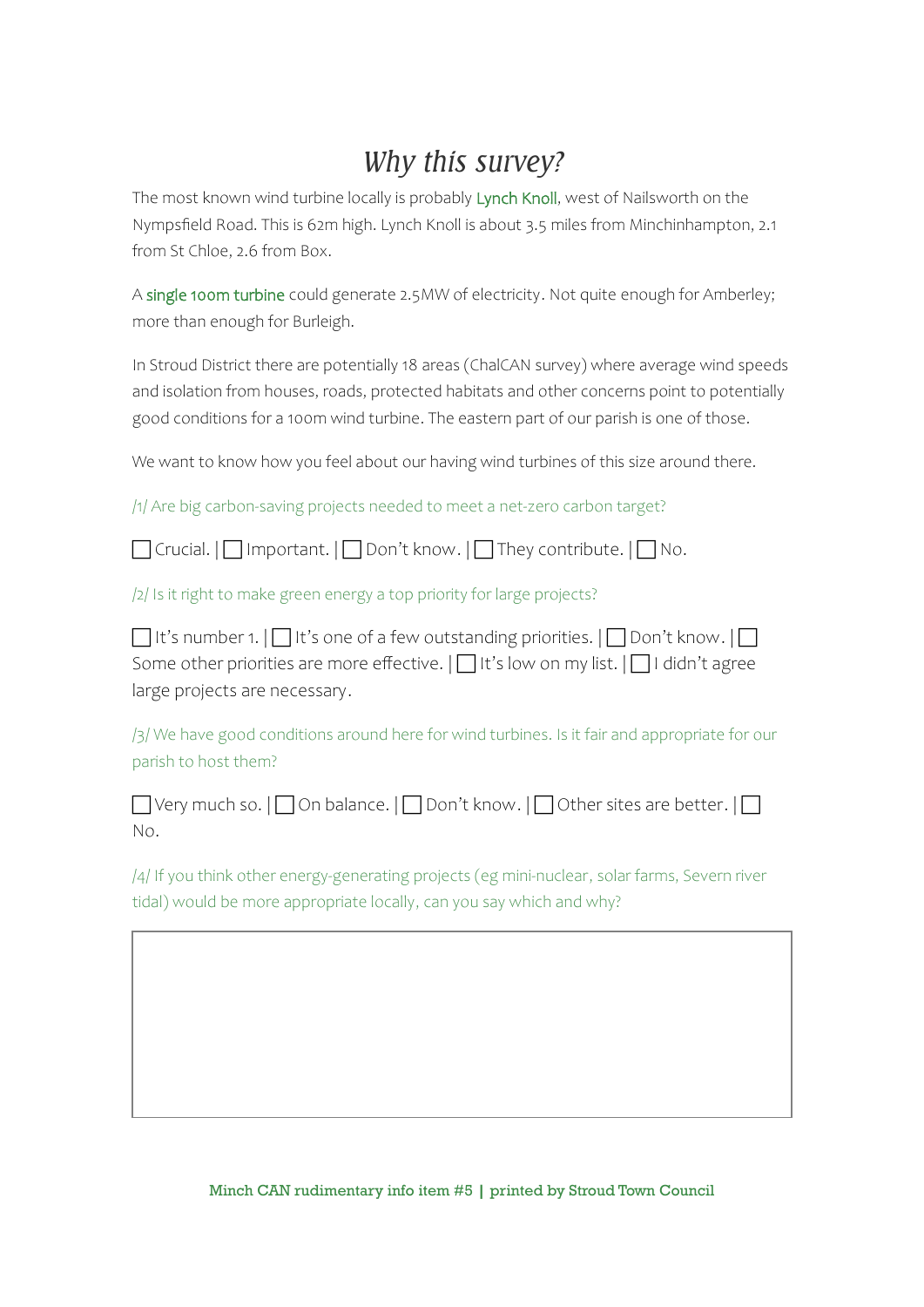#### /5/ Have you ever lived close to a Lynch Knoll size (or larger) wind turbine?

 $\Box$  Less than half a mile away.  $|\Box$  Between half a mile and a mile.  $|\Box$  Between one and two miles.  $\prod$  Over two miles away.  $\prod$  I'm not sure.

/6/ In your experience, how do you think a Lynch Knoll size (or bigger) wind turbine affects the following?

|                                                                                                       | Lot<br>worse. | Bit<br>worse. | Can't<br>say. | Bit<br>better. | Lot<br>better. |
|-------------------------------------------------------------------------------------------------------|---------------|---------------|---------------|----------------|----------------|
| The attractiveness of the local<br>landscape.                                                         |               |               |               |                |                |
| Conditions for local wildlife.                                                                        |               |               |               |                |                |
| General levels of nuisance coming<br>into the home from outside (noise,<br>smell, other disruptions). |               |               |               |                |                |
| General feelings of living safely.                                                                    |               |               |               |                |                |
| The general health of local people.                                                                   |               |               |               |                |                |
| General feelings of living<br>somewhere remarkable and<br>exciting.                                   |               |               |               |                |                |
| The ability to sell a house or rent<br>out property.                                                  |               |               |               |                |                |

/7/ How does a wind turbine compare to living close to other big constructions like tower blocks, bridges, factories, quarries, masts and pylons?

|            | $\Box$ Lot better. $ \Box$ Bit better. $ \Box$ About the same. $ \Box$ Bit worse. $ \Box$ Lot worse. $ \Box$ |  |  |  |
|------------|--------------------------------------------------------------------------------------------------------------|--|--|--|
| Can't say. |                                                                                                              |  |  |  |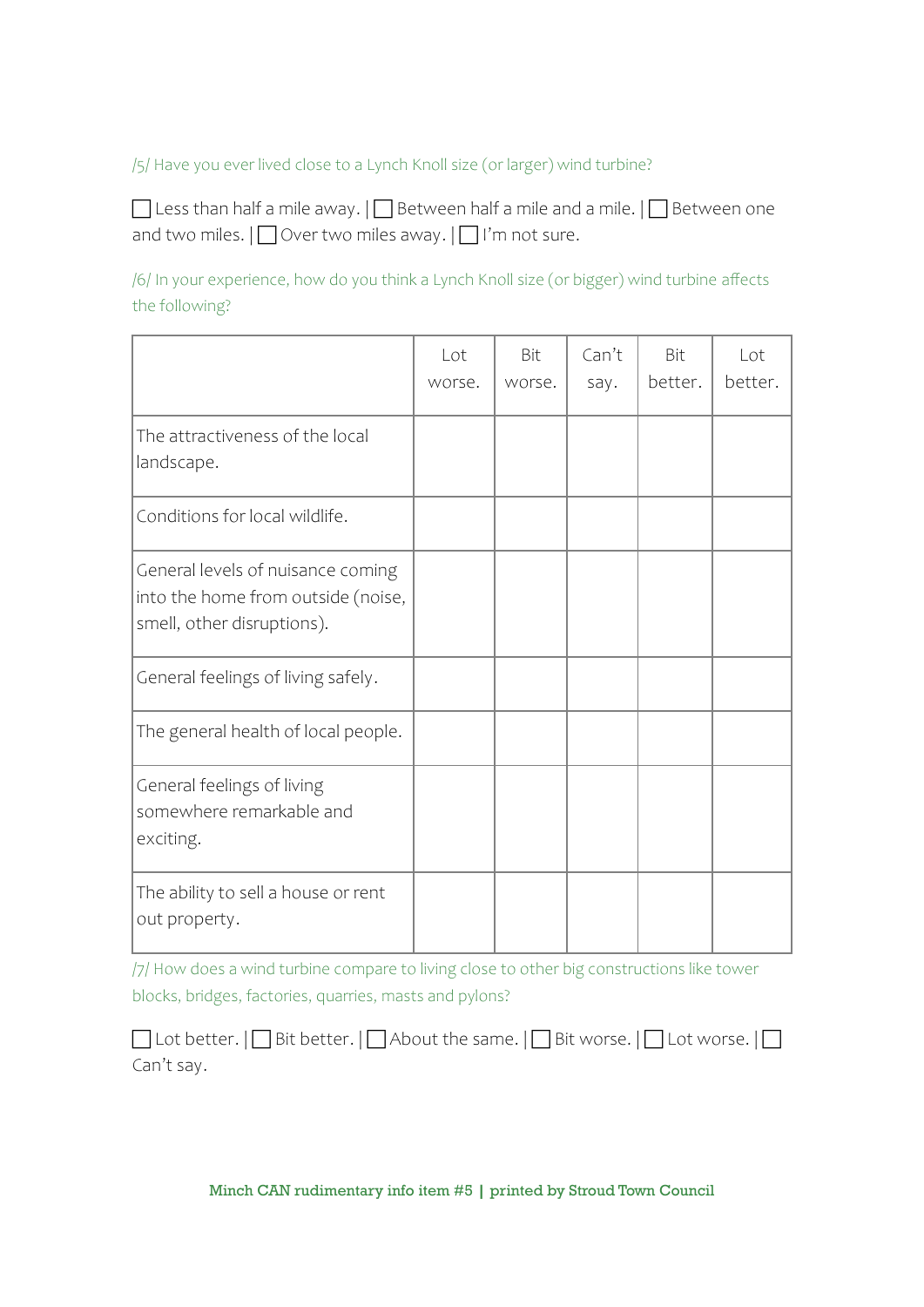/8/ The eastern part of the parish between Hampton Fields and Aston Down is about 1.7 to 1.8 miles east of Minchinhampton. Is it worth exploring whether wind turbines could be situated somewhere around there?

 $\Box$  Yes.  $\Box$  If it's one of our best options.  $\Box$  Don't know.  $\Box$  As a low priority.  $\Box$ No.

/9/ Lynch Knoll is 62m tall. Should turbines here be:

 $\Box$  Much bigger.  $\Box$  Around the 100m size we've been discussing.  $\Box$  Around the same size as Lynch Knoll.  $\prod$  Smaller.  $\prod$  I'm not persuaded.

/10/ Are there any other questions we should be asking, or any comments you'd like to make?

# *Thank you!*

Thank you again for all your help. We want to make a difference to our communities, and the more we know, the better we can do that.

### *Do you think you could help us a bit more?*

We'd love to be able to get back in touch with you to ask more about the answers you've given. If you choose to give us permission to contact you, your personal information will not be passed on or used for anything other than following up this survey.

#### *Your name*